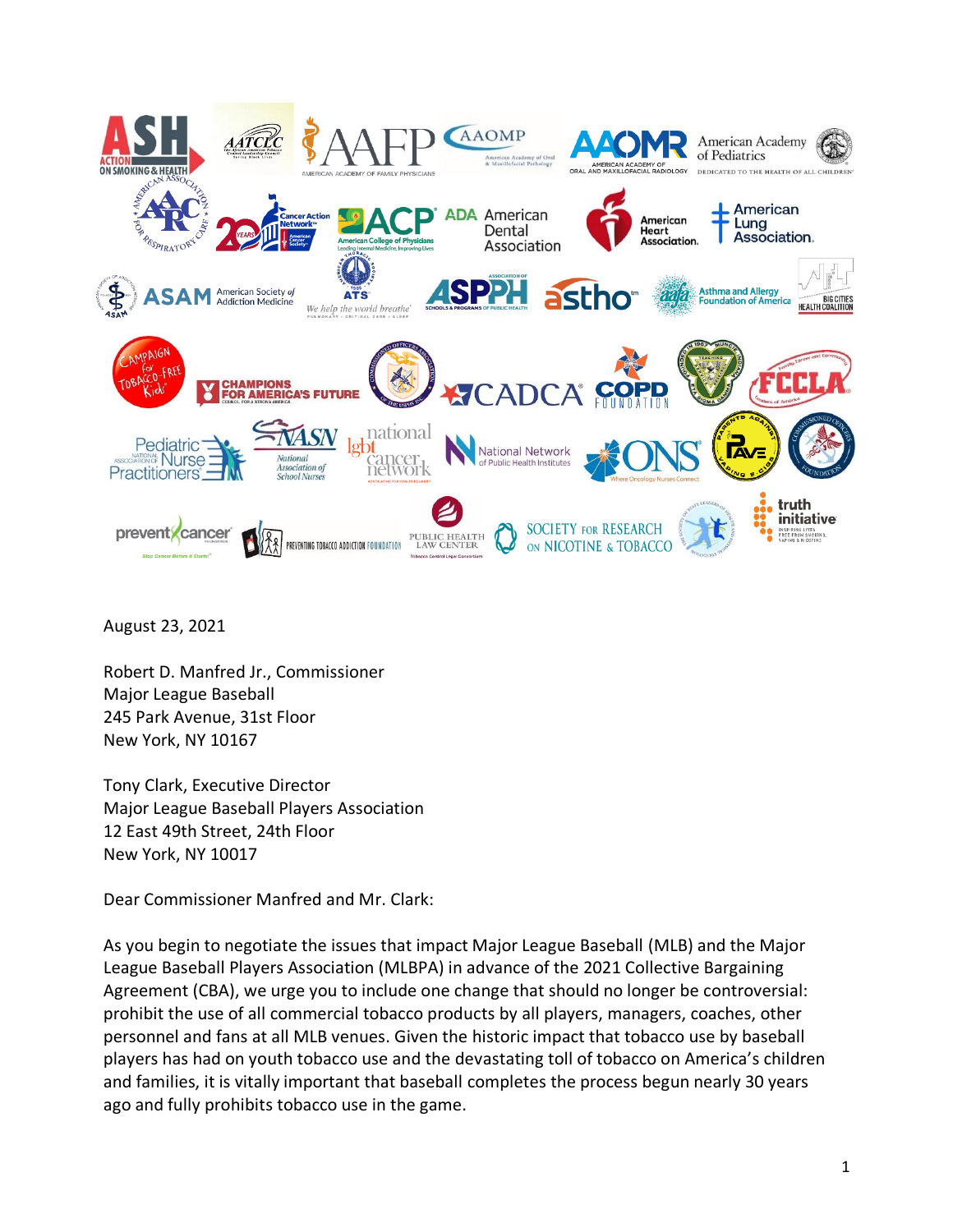In 1993, Minor League Baseball prohibited the use of all tobacco in the minor leagues, to "break the link between baseball and tobacco." Nearly 20 years later, the 2012 CBA began to extend this process to the major leagues by restricting the use of smokeless tobacco during TV interviews and prohibiting players from carrying tobacco pouches or tins in the ballpark when fans were present.

Then, in June 2014, Hall of Famer Tony Gwynn died at age 54 after a long battle with salivary gland cancer, which he attributed to his longtime use of chewing tobacco. Just two months later, former Red Sox pitcher Curt Schilling, only 47, announced his treatment for oral cancer that he said was "without a doubt, unquestionably" caused by 30 years of chewing tobacco. Starting in 2015, these events led cities and states across the country to pass ordinances and laws to prohibit the use of smokeless tobacco at sports venues; today, more than half of major league ballparks (16 out of 30) are now completely tobacco-free. When locales as geographically and politically diverse as Arizona, Tampa Bay, Seattle, St. Louis and Milwaukee join iconic baseball cities like New York, Boston, Los Angeles and Chicago to protect their kids from tobacco, it is clear that the time has come to eliminate the use of tobacco in all major league ballparks.

In the 2016 CBA, MLB and the MLBPA recognized this trend and took another strong step by prohibiting the use of tobacco by any new players. However, the policy only applied to players who entered the majors after the 2016 season, and left hundreds of veteran players to continue using tobacco in front of fans. While it paved a pathway for eventual elimination of tobacco from the game, it continued to allow our kids' heroes to model this addictive and deadly behavior during games.

Most recently, as a result of policies implemented by MLB and the MLBPA in response to COVID-19 in the summer of 2020, all baseball games in the last two seasons have been played tobaccofree. The players and teams have proven over the last two seasons that there is no reason whatsoever to continue to allow tobacco use by major league athletes while playing the game.

Today, 630,000 high and middle school students currently use smokeless tobacco, with more than 1,000 kids ages 12-17 trying smokeless tobacco for the first time each day. From 1998 to 2019, the total advertising and marketing expenditures of the top-five smokeless tobacco companies in the U.S. nearly quadrupled.

Smokeless tobacco use by MLB players endangers the health of impressionable youth who follow their lead, as well as the players themselves. It sets a terrible example for the millions of young people who watch baseball and see their favorite players and managers using tobacco. Smokeless tobacco use in baseball reinforces the tobacco industry's message that teen boys cannot be real men unless they chew. The Centers for Disease Control and Prevention (CDC) has noted, "Athletes serve as role models for youth, and smokeless tobacco manufacturers have used advertising, images, and testimonials featuring athletes and sports to make smokeless tobacco products appear attractive to youth."

Research shows a relationship between baseball and smokeless tobacco use as well as the association between observing smokeless tobacco use and emulating it. According to a 2015 CDC report, high school athletes used smokeless tobacco at nearly twice the rate of non-athletes, and smokeless tobacco use among athletes increased more than 11 percent from 2001 to 2013, even as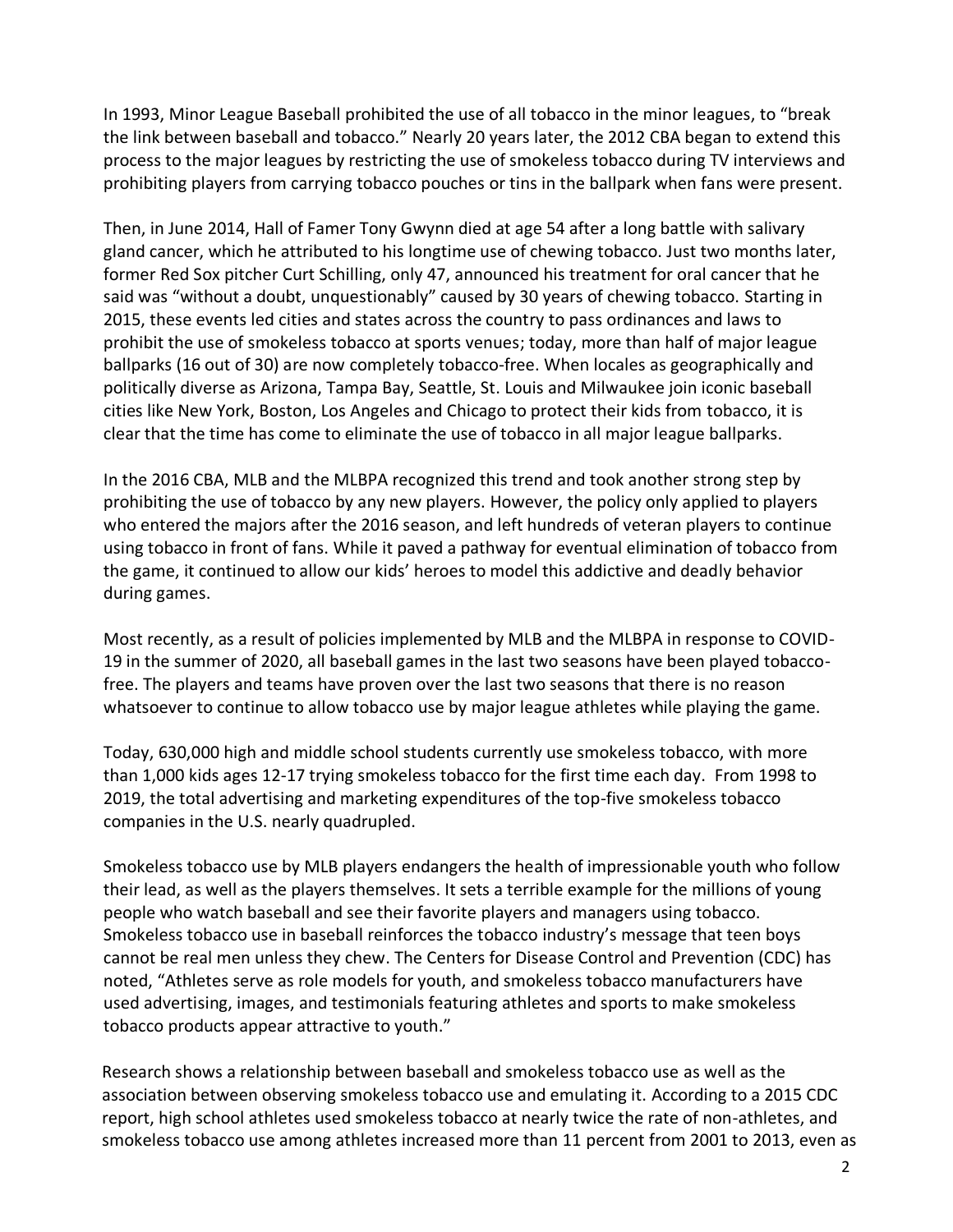smoking rates dropped significantly. A 2018 study of California student-athletes found that high school baseball players who perceived that their favorite MLB players used smokeless tobacco were significantly more likely to use smokeless tobacco. It also showed that high school baseball players who had never used smokeless tobacco and responded that their favorite MLB player "definitely" used smokeless tobacco were more susceptible to starting to use smokeless tobacco compared to those who said their favorite player did not. The study stated that these findings are "consistent with studies reporting that emulation of respected male figures, including athletes and during sports participation, contributes to normalizing smokeless tobacco and encouraging initiation."

Tobacco remains the No. 1 preventable cause of death in the United States, and for years, our health organizations have called for an end to smokeless tobacco in baseball. Public health experts – including the CDC, U.S. Surgeon General, U.S. National Cancer Institute and World Health Organization – have all concluded that smokeless tobacco use is dangerous. Smokeless tobacco contains at least 28 known carcinogens and has been found to cause oral, pancreatic and esophageal cancer, nicotine addiction and other serious health problems like gum disease, tooth decay and mouth lesions. The evidence is overwhelming; the time to act is now.

A prohibition on all tobacco use within baseball facilities will not affect what players can do in their personal lives, although they should be provided with cessation assistance and encouraged to quit using tobacco for their own health. Baseball stadiums, however, are workplaces and public places. It is entirely appropriate and legal to restrict the use of a harmful substance in such a setting. While players are on the job, they have a responsibility to set the right example for kids.

For years our Knock Tobacco Out of the Park campaign has worked with youth, parents and civic leaders across the country to get smokeless tobacco out of baseball. And while we've had great success in our city-by-city effort to prohibit all tobacco use in baseball stadiums, we will not be able to rest until the owners and players reach an agreement on a permanent end to smokeless tobacco in baseball once and for all.

Our national pastime should be about promoting a healthy and active lifestyle, not a deadly and addictive product. We strongly urge MLB and the MLBPA to realize the inevitability of tobaccofree baseball and to agree to a complete prohibition on smokeless tobacco use in all major league stadiums as part of the next collective bargaining agreement. For the millions of children and families who love baseball and revere their favorite players, and for the health of the players themselves, the time has come to remove all tobacco use from baseball. We look forward to hearing from you about this important issue. Please contact us through Matthew Myers at the Campaign for Tobacco-Free Kids at 202-296-5469 or [mmyers@tobaccofreekids.org.](mailto:mmyers@tobaccofreekids.org)

Sincerely,